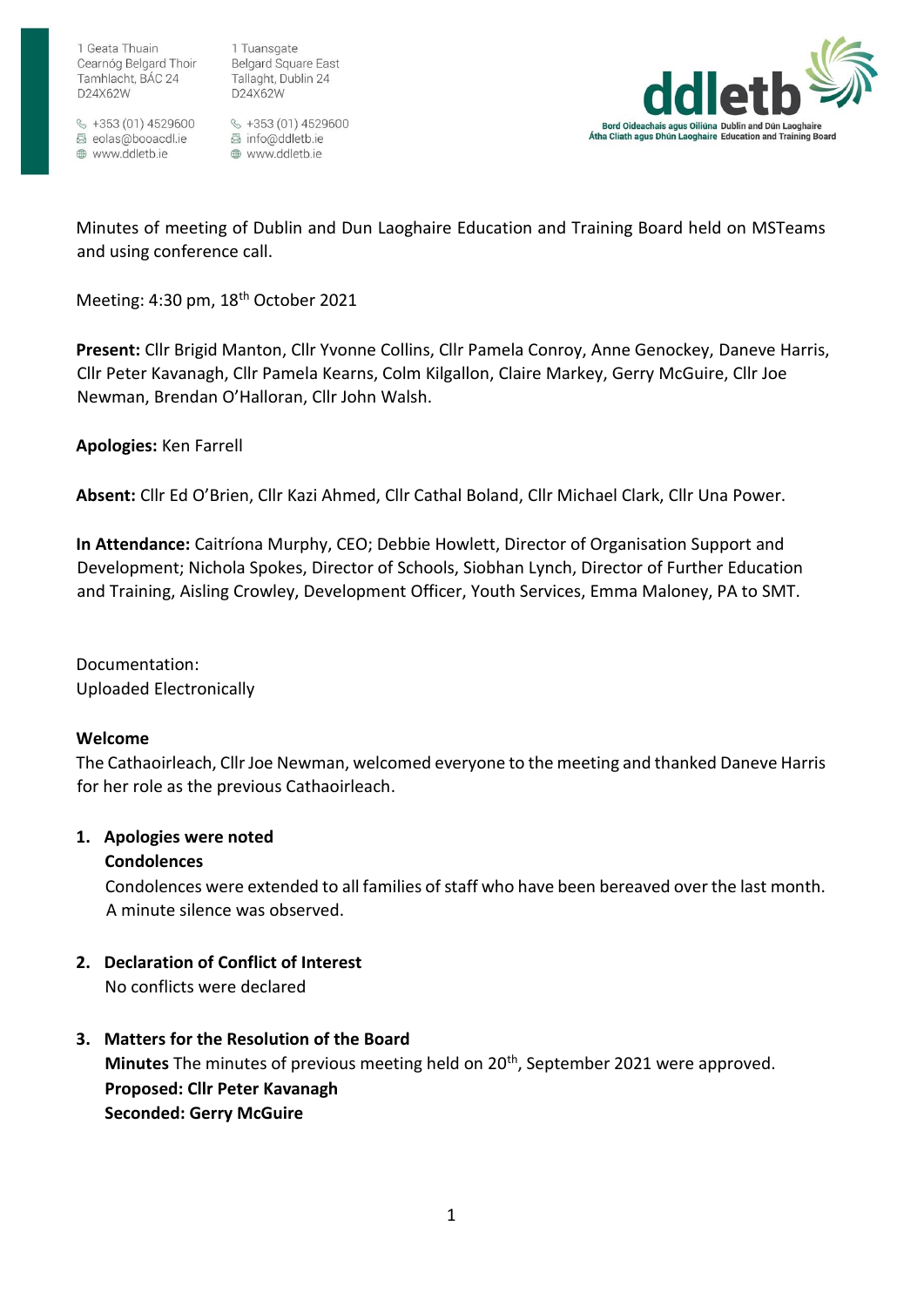1 Tuansgate **Belgard Square East** Tallaght, Dublin 24 D24X62W

 $\frac{6}{5}$  +353 (01) 4529600 圆 eolas@booacdl.ie www.ddletb.ie

 $\&$  +353 (01) 4529600 圆 info@ddletb.ie ⊕ www.ddletb.ie



**Board of Management Members Appointments**  Cllr Pamela Kearns was appointed as ETB representative to the board of Dundrum FEI **Proposed: Cllr Peter Kavanagh Seconded: Gerry McGuire**  Cllr Joe Newman was appointed as ETB representative to the board of St Finian's CC **Proposed: Cllr John Walsh Seconded: Cllr Peter Kavanagh** 

**4. Matters for noting by the Board** 

Correspondence from Department Circulars **Noted** 

## **5. Matters Submitted by the Executive**

## **CEO Report** – Monday 18th October 2021

I would like to formally thank Daneve Harris for her role as the Chair of the Board from October 2020 to September 2021 and the excellent job she did over the past year. We now formally welcome Cllr Joe Newman to the role from now until September 2022. Congratulation Joe from the Executive and we look forward to working with you and supporting you in your role.

NPHET are due to meet today and will advise Government on the path ahead and we look forward to further guidance this week. At the moment, we continue to operate in line with public health and government advice including that from the Department of Education and the Department of Further and Higher Education - schools/colleges and centres have all returned as per and in line with the appropriate guidelines. Meetings are being held online also in line with government advice. I am glad of that today. We extend thanks to all staff in our schools/colleges and centres (teaching/instructing/management, administration and support services – the wider DDLETB team and community) who have worked so hard to prioritise the health, safety and wellbeing of our students and staff.

We will be working over the next number of months on our SoS and Rosemarie McGill will be the lead development officer working with SMT and we have procured a company to work with us also and we will be meeting with the team next week.

In relation to the OSD reports, we want to ensure we have enough time for the updates in relation to Buildings, HR and Finance. Debbie will take you through those. Beforehand, the Directors of FET (Siobhan Lynch) will update you and the Nichola will update you on the Directors of Schools report and Youth Services. Nichols will introduce the presentation them as requested. Just before we do that, I just want to mention that this will be Nichola's last meeting just for a few months as Nichola will be going on maternity leave for a few months from November so we want to congratulate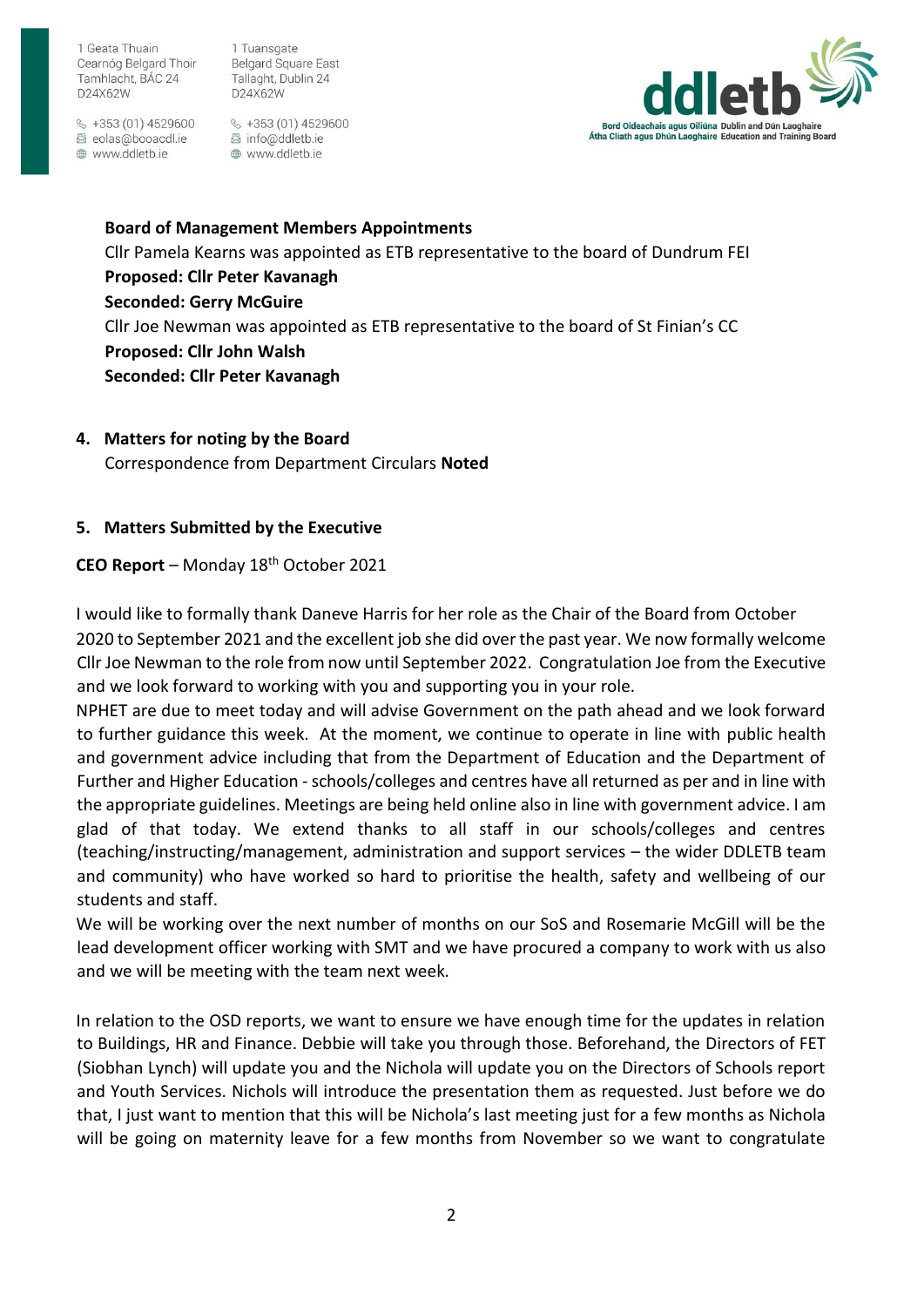$\frac{6}{5}$  +353 (01) 4529600 圆 eolas@booacdl.ie www.ddletb.ie

1 Tuansgate **Belgard Square East** Tallaght, Dublin 24 D24X62W

§ +353 (01) 4529600 圆 info@ddletb.ie ⊕ www.ddletb.ie



Nichola and wish her all the very best at this very special time for her and her family. A recruitment process is in place for an Acting DoS role until the summer.

# **Director of FET**

# **Management of COVID 19 measures in FET colleges and centres:**

NPHET are due to meet today and will advise Government on the path ahead based on what they see in the most up-to-date Covid-19 data and trends. If there are any changes to existing COVID 19 control measures for our FET colleges and centres they will be communicated later this week via the FET Stakeholders Working Group in an updated "Safe Return of FET Statement".

## **2. The Inaugural Review:**

The FET Quality Assurance team continue to prepare for the external review of FET quality assurance systems.

- Two centre surveys consisting of 130 questions has been circulated to all FET colleges and centres. Completing these surveys as a team will allow each centre to undertake a comprehensive self-evaluation of how the QA systems are working in their centres. A number of review teams have been established to review the feedback from the surveys. These teams will work to identify any strengths and weaknesses identified in the surveys in relation to our QA procedures. It is hoped that phase 1 of this work will be complete by the end of this week.
- FET Learner Forums: As part of the Inaugural Review, two online Learner Forums for DDLETB FET learners were hosted by AONTAS on the 13th and 14th October, 2021. The forums will provide valuable feedback regarding the experience of our learners. AONTAS will be following up with online surveys. All of this feedback will help us review what we do, recognise what we do well and what we could do better, and plan for future improvements.

# **Apprenticeships- Emergency Response to Backlog Craft Apprenticeships:**

In order to do our part to reduce the back log for Craft Apprenticeships, the Training Centre managers, HR and the Buildings team are working to enable an expansion of our Craft apprenticeship provision.

- As part of the Emergency Apprenticeship Response, In October, DFHRIS sanctioned 13 additional these posts on a 2 year fixed term basis.
- ETBI are supporting ETBs to recruit instructors with a national recruitment campaign.
- Applications for emergency capital funding for 4 projects has been approved by SOLAS. These capital projects will help to expand the number of electrical apprenticeships in Baldoyle TC as well as a Carpentry and Joinery apprenticeship in Tallaght TC. Plans will be progressed this month for a plumbing apprenticeship in Loughlinstown TC.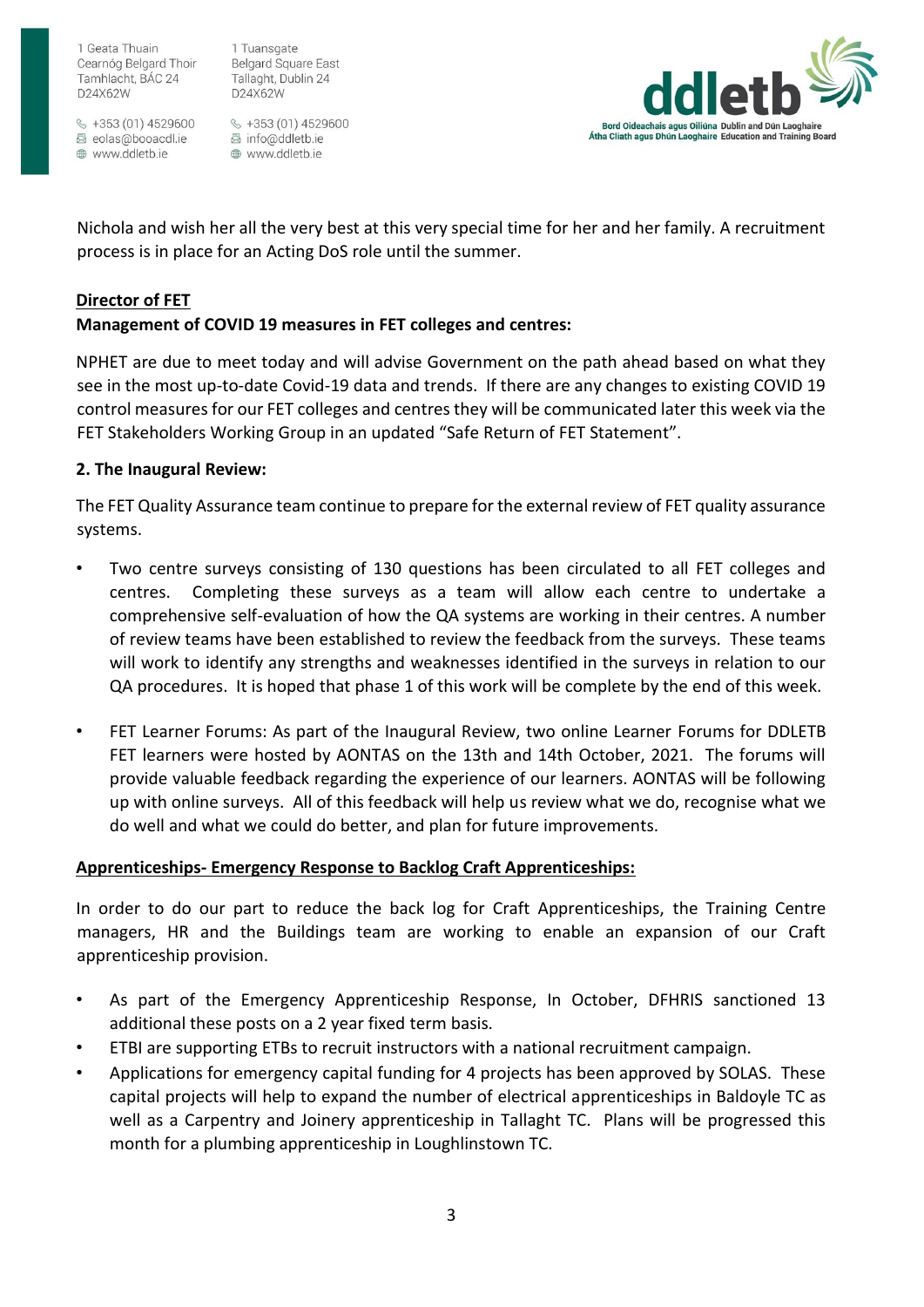$\frac{6}{5}$  +353 (01) 4529600 圆 eolas@booacdl.ie www.ddletb.ie

1 Tuansgate **Belgard Square East** Tallaght, Dublin 24 D24X62W

§ +353 (01) 4529600 圆 info@ddletb.ie ⊕ www.ddletb.ie



## **Mitigating Against Educational Disadvantage Fund (MAEDF)**

In September, the FET planning team and the Adult Education Services supported community organisations to apply for funding under the MAEDF fund. Over 30 applications were processed under round 1 and funding to the value  $\epsilon$ 200,840 has now been approved by SOLAS. Corporate Services will now take over the administration of the grant payments to community organisations. There may be a round 2 for MAEDF Funding in 2022 but this has yet to be confirmed.

## **Leadership Development Programme - FET**

The Leadership Development Advisory Group met to plan for the fifth and final session of this particular initiative which will take place in December. Possible themes include how FET management can influence the new DDL statement of strategy, a renewed focus on our purpose, ethos and the role of FET management and staff in the leadership and implementation of the new DDL strategy.

# **Directors of Schools**

# **Board of Management**

Presentations have issued to the Principals for delivery at their respective Board of Management meetings, ensuring new Board members are catered for since the last academic year. Additional presentations in relation to Admissions and Teaching and Learning through the Looking at Our Schools document will issue shortly from ETBI for all Boards.

## **Schools**

- CNS Principals training on "Fostering Transformative Leadership and critical multiculturalism in CNSs took place on Thursday 30<sup>th</sup> September. This training focused on enactment of the core values within each individual school context, with a view to identifying where more critical approaches can be embedded.
- Training on delivery of the Patron's Programme, GMGY, in relation to facilitating Interbelief Dialogue for all CNS staff takes place 19<sup>th</sup> October. This is being delivered by Dr. Patricia Kieran from Mary Immaculate College, Limerick.
- The above CPD will be built upon in November to incorporate the Embedding Sustainable Development Goals in Teaching and Learning across CNS schools.
- 42 new CNS staff attended the Induction Programme for new CNS staff, which took place online on 23<sup>rd</sup> September.
- New CNS staff induction on Ethos took place for CNS schools on 14<sup>th</sup> October. This was hosted by ETBI and supported by DoS.
- New DDLETB SEN Connect Network for CNS schools has been established by DoS in partnership with NCSE for this academic year, supported by SEN/DEIS development officer in its implementation across all CNS schools. This is the first of its kind for the NCSE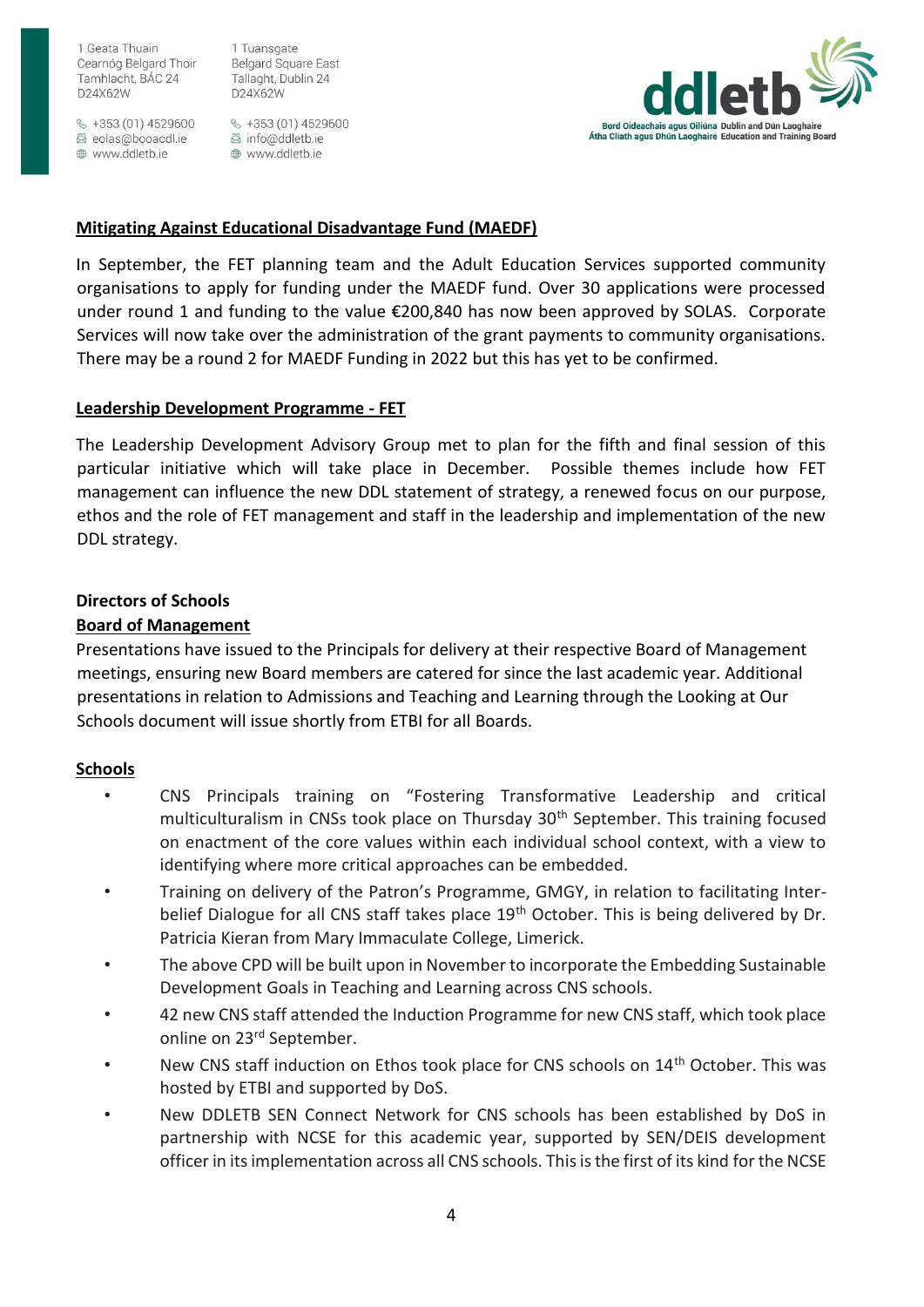$\frac{6}{5}$  +353 (01) 4529600 圆 eolas@booacdl.ie www.ddletb.ie

1 Tuansgate **Belgard Square East** Tallaght, Dublin 24 D24X62W

§ +353 (01) 4529600 圆 info@ddletb.ie ⊕ www.ddletb.ie



where provision of expertise will focus on the development and embedding of consistent behavioural management structures across all CNS schools.

- Over 100 post primary teachers completed the DDLETB Post Primary Induction programme which covered presentations on DDL teaching and learning supports, HR, Ethos and core values, inclusion, and diversity. TUI also gave a presentation.
- Our Teacher Leadership Programme (TLP) commenced with over 150 participants. The programme will run for the full academic year with various workshops and speakers focusing on leading teaching and learning.
- The Middle Leadership Programme (MLP) also commenced with 55 participants. This is designed for Assistant Principals to help support them in their varied leadership responsibilities.
- 5 post Primary schools experienced incidental inspections over the last few weeks. They focused on teaching and learning, anti-bullying, child protection and student voice. Strategically there was principals meeting planned prior to some of these that went through the process. Principals shared their experience of the inspection and any resources.
- School support visits have started back face-to-face but Principal and Deputy Principal meetings remain online.

# **Youth Services**

Music Generation Fingal, of which DDLETB is lead partner, will commence in November, with a new MDO to start November 15th. The targeted areas for this provision are:

- Balbriggan
- **Swords**
- Rush
- Lusk
- **Blanchardstown**

This is a five year programme establishing music provision which responds to the voice of children and young people in Fingal by providing a range of meaningful supports and services which deliver performance pathways for their musical growth and the fulfilment of their musical potential. Our approach is aligned with the objectives of the Fingal County Arts Plan, the values outlined in Music Generation's Strategic Plan and Fingal's Local Economic and Community Development Plan. It responds to the issues and challenges highlighted in the Area Profile Needs Analysis Study (APNARS) developed by the DDLETB in relation to disadvantaged children and young people in the county. It is anticipated that programme delivery will be offered initially on small group basis, utilising existing premises (DEIS and developing schools, ETB hubs, youth settings and special care settings) and incorporating online opportunities in the short to medium term.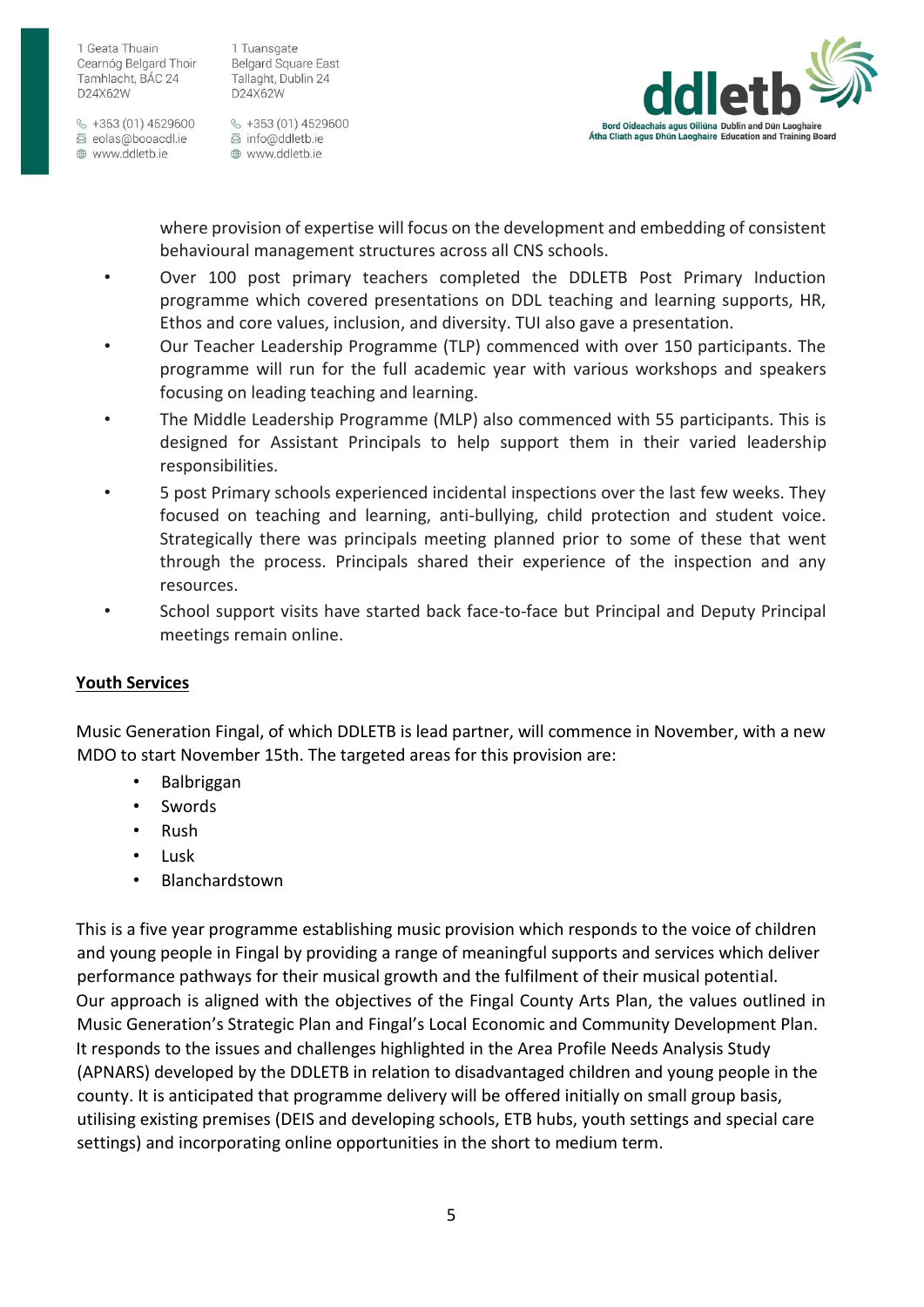$\frac{1}{2}$  +353 (01) 4529600 圆 eolas@booacdl.ie www.ddletb.ie

1 Tuansgate **Belgard Square East** Tallaght, Dublin 24 D24X62W

§ +353 (01) 4529600 圆 info@ddletb.ie www.ddletb.ie



#### **Youth & Sports Development Services**

Aisling Crowley, Youth & Sports Development Services gave a presentation to the board including, the aim of the service and supports provided. Aisling gave an overview into the structure of the service and its funding departments.

#### **Committees of the Board - For Information**

### **Risk Register - Noted**

#### **5.1 Finance Report Noted**

|                                                           |                                                                                                                                                                          |                                    | DUBLIN & DUN LAOGHAIRE EDUCATION & TRAINING BOARD<br><b>FINANCIAL REPORT</b> |                        |                                                         |
|-----------------------------------------------------------|--------------------------------------------------------------------------------------------------------------------------------------------------------------------------|------------------------------------|------------------------------------------------------------------------------|------------------------|---------------------------------------------------------|
|                                                           |                                                                                                                                                                          | <b>Opening Grant</b><br>Cash       | YEAR TO DATE September 2021<br>Receipts                                      | Payments               | <b>Closing Grant Cash</b><br><b>Balance</b>             |
|                                                           | Programme                                                                                                                                                                | <b>Balance</b><br>1st January 2021 |                                                                              |                        | 30th Sept 2021                                          |
|                                                           | <b>TOTAL MAIN SCHEME PAY</b>                                                                                                                                             | 324,028                            | (87,003,5)5)                                                                 |                        | 404,511<br>87,083,988                                   |
| TOTAL MAIN SCHEME NON-PAY<br>TOTAL ASSOCIATED MAIN SCHEME |                                                                                                                                                                          | (2,662,101)                        | (6,301,372)                                                                  |                        | (2,931,615)<br>6,031,858                                |
|                                                           |                                                                                                                                                                          | (4,756,721)                        | (4,645,473)                                                                  |                        | (6,852,728)<br>2,549,466                                |
| <b>TOTAL PRIMARY SCHOOLS</b><br><b>TOTAL CAPITAL</b>      |                                                                                                                                                                          | (799, 874)<br>(9,608,231)          | (1,706,0)9)<br>(12,689,729)                                                  |                        | (1,363,995)<br>1,141,888<br>9,150,658<br>(13, 147, 302) |
|                                                           | <b>TOTAL THIRD LEVEL GRANTS</b>                                                                                                                                          | (171, 666)                         |                                                                              |                        | (171, 666)                                              |
|                                                           | <b>TOTAL NON-MAIN SCHEME</b><br><b>TOTAL TRAINING CENTRES</b>                                                                                                            |                                    |                                                                              |                        |                                                         |
|                                                           |                                                                                                                                                                          | (3, 112, 051)                      | (32,003,558)                                                                 |                        | (6, 274, 646)<br>28,840,973                             |
|                                                           | <b>TOTAL YOUTH SERVICES</b>                                                                                                                                              | (8,011,814)<br>(1, 222, 537)       | (30,042,025)<br>(7,985,470)                                                  |                        | (16, 111, 069)<br>21,942,770<br>(2, 223, 564)           |
| <b>TOTAL AGENCY</b>                                       |                                                                                                                                                                          | (907, 157)                         | (2,440,371)                                                                  | 6,984,443<br>2,785,191 |                                                         |
|                                                           |                                                                                                                                                                          |                                    |                                                                              |                        |                                                         |
|                                                           | <b>TOTAL SELF-FINANCING</b>                                                                                                                                              | (6,860,848)                        | (4,210,119)                                                                  |                        | 2,321,026<br>(8,749,941)                                |
|                                                           | <b>Bank Balance</b>                                                                                                                                                      | (37,788,972)                       | (189, 027, 611)                                                              |                        | 168,832,261<br>(57, 984, 352)                           |
|                                                           | DDLETB had a balance of approximately €58m in the bank account at the end of<br>September 2021                                                                           |                                    |                                                                              |                        |                                                         |
|                                                           |                                                                                                                                                                          |                                    |                                                                              |                        |                                                         |
|                                                           | The following additional Grants to cover COVID-19 related expenditure were received from DOE and SOL .S to date. These Grants are included in<br>Associated Main Scheme, |                                    |                                                                              |                        |                                                         |
|                                                           | Primary, Non Main Scheme, Capital and Non Main Scheme in the above<br>table.                                                                                             |                                    |                                                                              |                        |                                                         |
|                                                           |                                                                                                                                                                          | <b>Opening Balance</b>             | Receipts                                                                     | Payments               | <b>Closing Balance</b>                                  |
|                                                           | Assoc MS COVID19 EMPLOYING AIDE GRANT                                                                                                                                    | (10,666)                           | 10,299                                                                       | 367                    | $\pmb{0}$                                               |
|                                                           | Assoc MS COVID19 CLEANING SUPPORT GRANT                                                                                                                                  | (27, 499)                          | (395, 288)                                                                   | 224,311                | (198, 476)                                              |
|                                                           |                                                                                                                                                                          |                                    |                                                                              |                        |                                                         |
|                                                           | Assoc MS COVID19 ENHANCED SUPERVISION G                                                                                                                                  | (277, 672)                         | (968, 991)                                                                   | 578,865                | (667, 798)                                              |
|                                                           |                                                                                                                                                                          |                                    |                                                                              |                        |                                                         |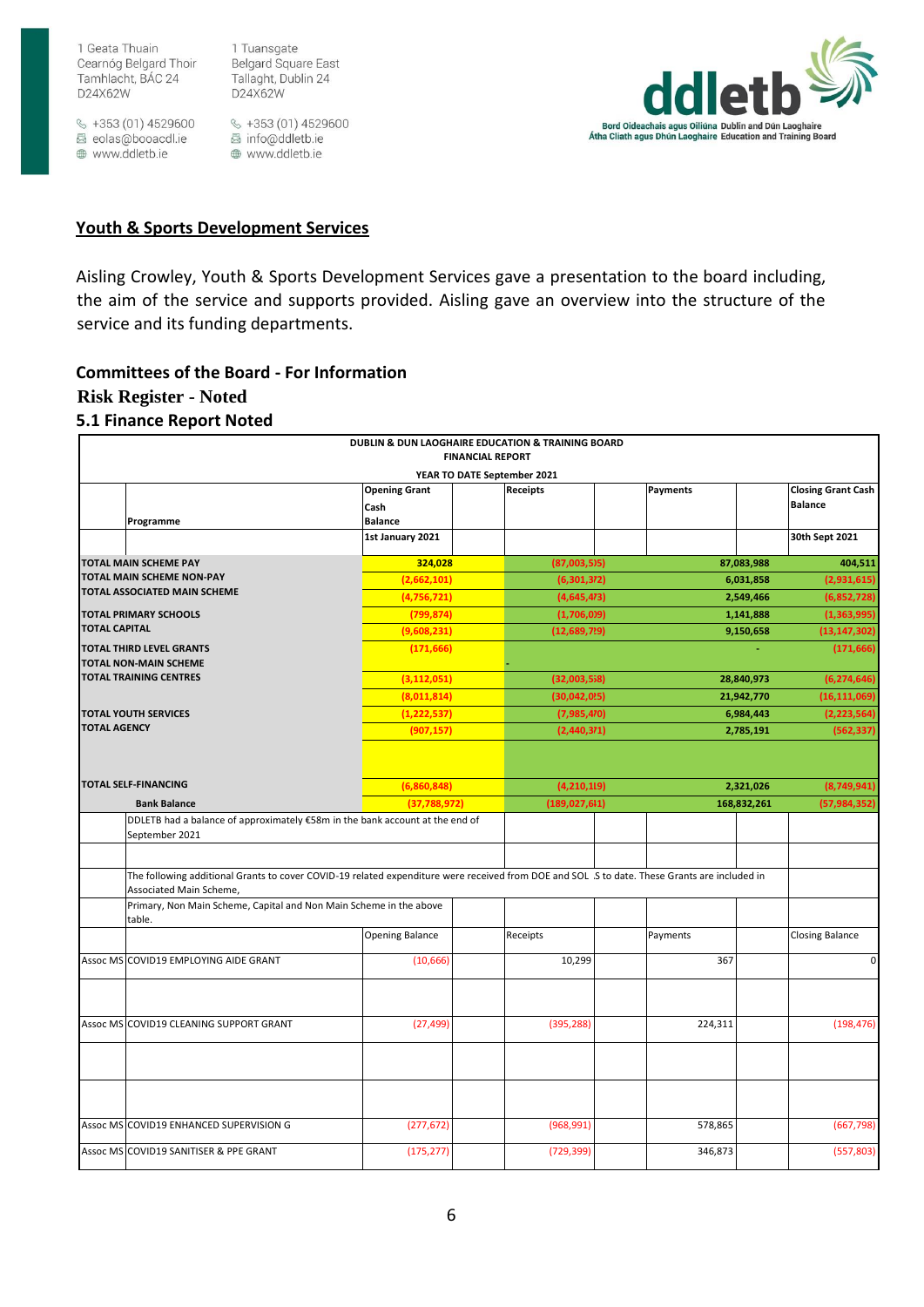1 Tuansgate Belgard Square East Tallaght, Dublin 24 D24X62W

 $\frac{6}{5}$  +353 (01) 4529600 圆 eolas@booacdl.ie www.ddletb.ie

§ +353 (01) 4529600 圆 info@ddletb.ie www.ddletb.ie



| COVID 19 EMPLOYING AN AIDE GRA | (3,638)     | 1,417 | 2,221     | $\mathbf{0}$                              |
|--------------------------------|-------------|-------|-----------|-------------------------------------------|
|                                |             |       |           |                                           |
| COVID 19 CLEANING SUPPORT GRAN | (52, 978)   |       | 74,092    | (74, 656)                                 |
|                                |             |       |           |                                           |
| COVID-19 SANITISER & PPE GRANT | (55, 398)   |       | 95,477    | (95, 922)                                 |
|                                |             |       |           |                                           |
| COVID 19 MINOR WORKS GRANT     | (2,697,983) |       | 1,200,460 | (1,497,523)                               |
| COVID19 Overheads              | (176,053)   |       | 104,348   | (280, 830)                                |
|                                |             |       |           | (95, 770)<br>(136,001)<br>0<br>(209, 125) |

# **5.2 Buildings Report Noted**

*DDLETB Meeting October 2021* **Capital & Building Programme Report** Major Capital Projects 2021

| Name & Address of Project.                                                    | Area.                                                    | Project Status/Update.                                                                                                                                                                                            |
|-------------------------------------------------------------------------------|----------------------------------------------------------|-------------------------------------------------------------------------------------------------------------------------------------------------------------------------------------------------------------------|
| Balbriggan Community College,<br>Ridge, Chapel Street,<br>Pine<br>Balbriggan. | North County Dublin<br>Fingal County Council Area        | Construction of new School,<br>Stage 2B being prepared for the<br>Department of Education.<br>Expected completion date is<br>December 2021                                                                        |
| St Finian's Community College,<br>Castle farm, Swords.                        | North County Dublin<br><b>Fingal County Council Area</b> | Construction of Extension, 13<br>General Classroom's & Specialist<br>Rooms.<br>DDLTEB working with the DOE on<br>a revised Scope.<br>Task Order issued with regards to<br>the required temporary<br>accommodation |
| Ardgillan Community College,<br>Castle land, Balbriggan, Co.<br>Dublin.       | North County Dublin<br><b>Fingal County Council Area</b> | Remediation Works Tendered.<br>Awaiting decision from DoE on<br>successful tenderer                                                                                                                               |
| Lucan Community College, Esker<br>Drive, Lucan.                               | South West Dublin<br>South Dublin County Council.        | Contractors Pre-Qualified.<br>Consultant preparing answers on<br>comments from DoE on<br>prequalification                                                                                                         |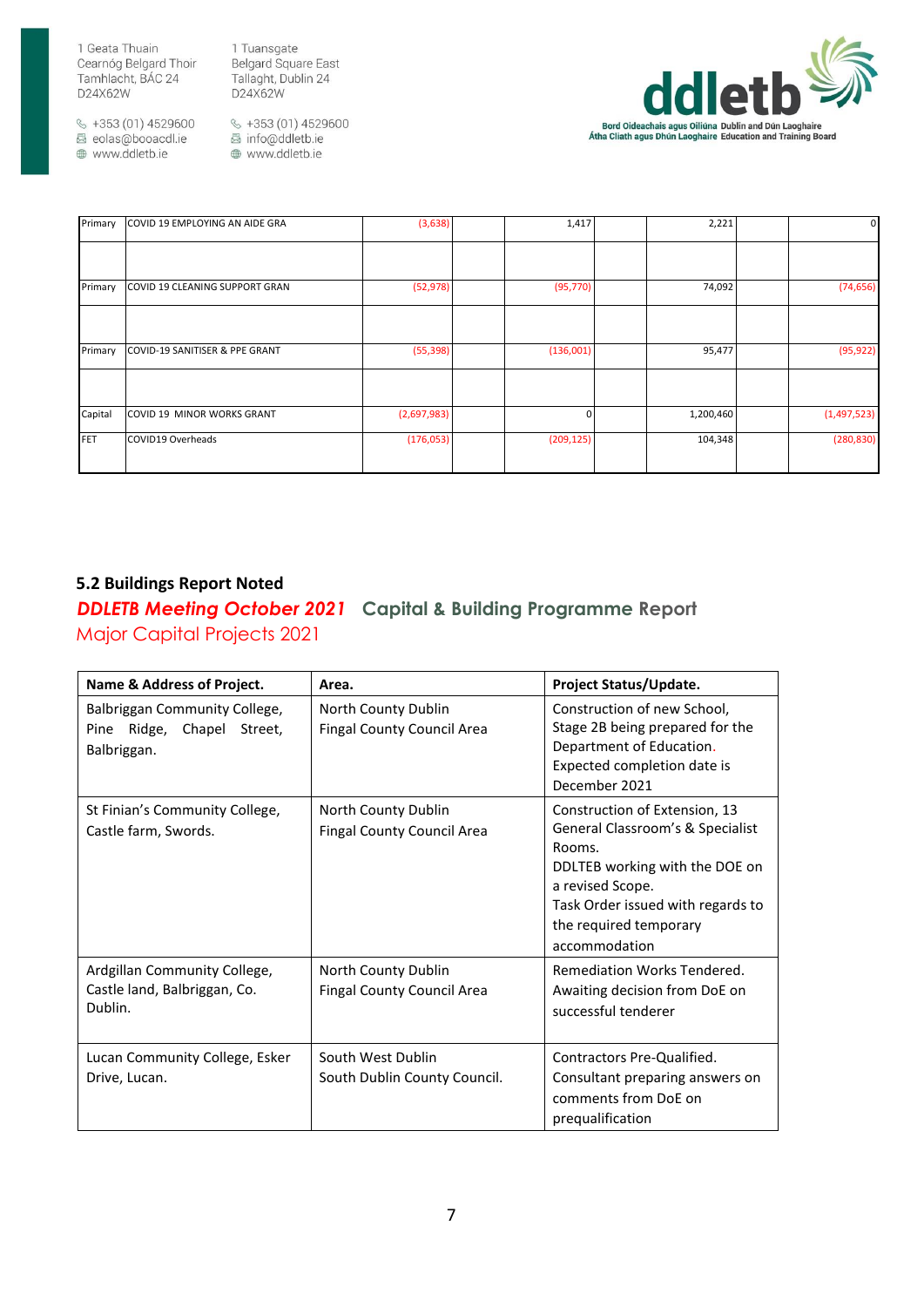1 Tuansgate Belgard Square East Tallaght, Dublin 24 D24X62W

 $\frac{6}{5}$  +353 (01) 4529600 圆 eolas@booacdl.ie www.ddletb.ie

§ +353 (01) 4529600<br>图 info@ddletb.ie www.ddletb.ie



| Colaiste Chillian, 96-116 Old<br>Nangor road, Clondalkin, Dublin<br>22.            | South West Dublin,<br>South Dublin County Council.             | Tender Accepted by DoE. Letters<br>to be issued to Successful and<br>unsuccessful Contractors                                                                  |  |
|------------------------------------------------------------------------------------|----------------------------------------------------------------|----------------------------------------------------------------------------------------------------------------------------------------------------------------|--|
| Benicasa Special School.<br>1 Mount Merrion Avenue,<br>Blackrock, Co. Dublin       | South East Dublin.<br>Dunlaoghaire/Rathdown County<br>Council. | Refurbishment of existing<br>Building.<br>Addressing Stage 2b comments<br>from DoE.                                                                            |  |
| <b>CAPITAL PROJECTS CONTINUED</b>                                                  |                                                                |                                                                                                                                                                |  |
| St Kevin's Community College,<br>Font Hill Road, Clondalkin. Dublin<br>22.         | South Dublin County Council Area.                              | SEN 2 Classrooms.<br>Design works halted. Whole<br>school evaluation on going. Task<br>Order issued with regards to the<br>required temporary<br>accommodation |  |
| Danu Community Special School,<br>Barnwell Road, Hansfield, Dublin.                | West County Dublin.<br>Fingal County Council Area.             | Construction works on going                                                                                                                                    |  |
| GS Reachrann,<br>Grange Abbey Road, Dublin 13.                                     | North Co. Dublin                                               | Pre- qualification of contractors<br>complete. Consultant preparing<br>answers on comments from DoE                                                            |  |
| Skerries Community College,<br>Balbriggan St, Town parks,<br>Skerries, Co. Dublin. | North Co Dublin.<br>Fingal County Council Area.                | Design Team procured with the<br>exception of Consultant Architect.<br><b>DDLETB</b> preparing additional<br>report for issue to DoE                           |  |
| Mount Seskin Community College,<br>Jobs town, Tallaght, Dublin 24.                 | South Co Dublin<br>South Dublin County Council                 | Budget Approved for new SNU.<br>Design team being approved.                                                                                                    |  |
| Collinstown Park SEN, Rowlagh,<br>Clondakin, Dublin 22.                            | South Co Dublin<br>South Dublin County Council.                | DT currently preparing Stage 2b<br>report for issue to DoE for<br>approval to proceed to next stage                                                            |  |
| <b>Summer Work's Programme</b><br>2020.                                            |                                                                | All works 95% complete                                                                                                                                         |  |
| TEMPORARY ACCOMMODATION PROJECTS 2021                                              |                                                                |                                                                                                                                                                |  |

| Name & Address of Project.                                   | Area.                                                | Project status/Update.                                                           |
|--------------------------------------------------------------|------------------------------------------------------|----------------------------------------------------------------------------------|
| Fingal TA<br>Sea town Rd, Town parks, Swords,<br>Co. Dublin. | North Co Dublin<br><b>Fingal County Council Area</b> | Ongoing discussions between the<br>DOE, Fingal County Council and<br>the DDLETB. |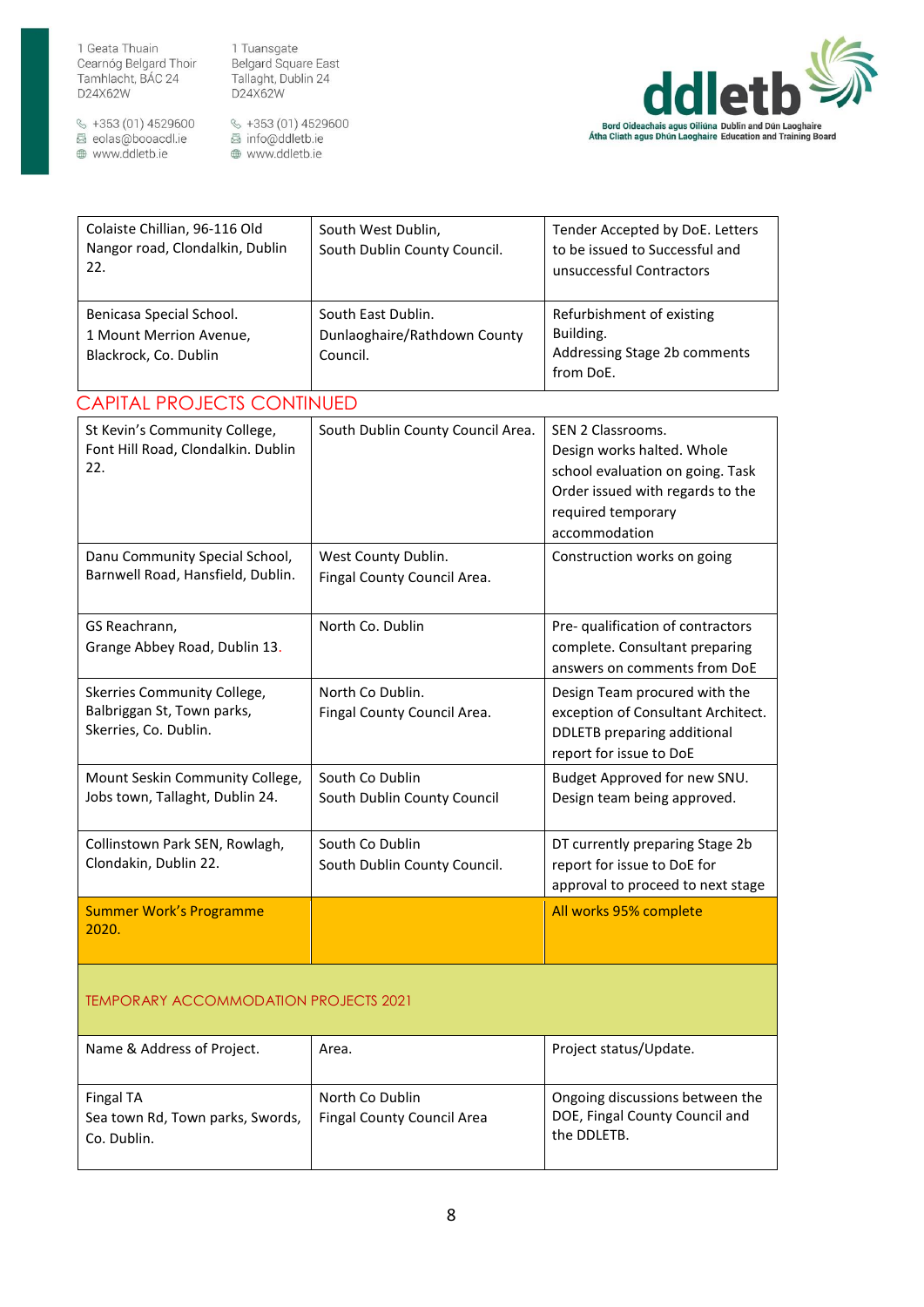$\frac{6}{5}$  +353 (01) 4529600 圆 eolas@booacdl.ie www.ddletb.ie

1 Tuansgate Belgard Square East Tallaght, Dublin 24 D24X62W

↓ +353 (01) 4529600<br>图 info@ddletb.ie www.ddletb.ie



## *Property: September 2021***.**

| <b>Property</b>              | update                                                                                                                                                                                                                                                                               | <b>Status</b>                                                                                                                                                                                                                                                                                                                        |
|------------------------------|--------------------------------------------------------------------------------------------------------------------------------------------------------------------------------------------------------------------------------------------------------------------------------------|--------------------------------------------------------------------------------------------------------------------------------------------------------------------------------------------------------------------------------------------------------------------------------------------------------------------------------------|
| Dundrum Town Centre, Unit 2. | Out of lease since 2017                                                                                                                                                                                                                                                              | Several attempts being made this<br>year with new company<br>Hammerson acting on behalf of<br>the board in Dundrum. I have<br>formally made a complaint and<br>now we are writing legally to<br>Hammerson.                                                                                                                           |
| Manguan House Mayo           | Lands need to be transferred back<br>to DDLETB. And unpermitted use<br>of premises. DDLETB still insuring<br>property.                                                                                                                                                               | Two legal transfers have been<br>obtained. One more remains<br>outstanding. Which is now<br>leading to court order. Action has<br>now been given back to<br>Eversheds. Awaiting update on<br>moving forward.                                                                                                                         |
| Citywest Campus.             | Full registration of lands with with<br>PRA, Eversheds completing these<br>queries and should be completed<br>soon. Legal case being taken by<br>Third Party Brunella regarding use<br>of common areas of certain parts<br>of land. Planning granted to DOE<br>to build two schools. | DDLETB have joined proceedings<br>and working with Eversheds.<br>Proceedings and Correspondence<br>on going. Exercise with the PRA<br>nearly completed. Mediation is<br>now scheduled for October 2021.<br>Mediation took place and all sides<br>present. Findings are on going<br>and updates will be given soon<br>from Solicitor. |

| Castle land Community Centre.    | Agreement with FCC out of date.                                                                                                                                                                                              | Agreement signed and agreed<br>until September 2021<br>Also, meetings with FCC, school<br>and Centre manager over<br>outstanding maintenance<br>agreements. Agreements made<br>now and formal user document<br>being drafted.                                                  |
|----------------------------------|------------------------------------------------------------------------------------------------------------------------------------------------------------------------------------------------------------------------------|--------------------------------------------------------------------------------------------------------------------------------------------------------------------------------------------------------------------------------------------------------------------------------|
| Donabate Sports hall & AW Pitch. | No formal agreement/agreement<br>over 10 years old. Rent being<br>charged for hall is too high.<br>Future of pitch to be decided. No<br>maintenance being paid by<br>DDLETB. Legal case outstanding<br>on flooding of pitch. | Several Meetings held with FCC,<br>overall original agreement being<br>looked at by DDLETB and FCC.<br>Legal case closed off on Pitch.<br>Awaiting outstanding fees from<br>Solicitor on fees going back 10<br>years.<br>Future leasing and running of<br>pitch to be decided. |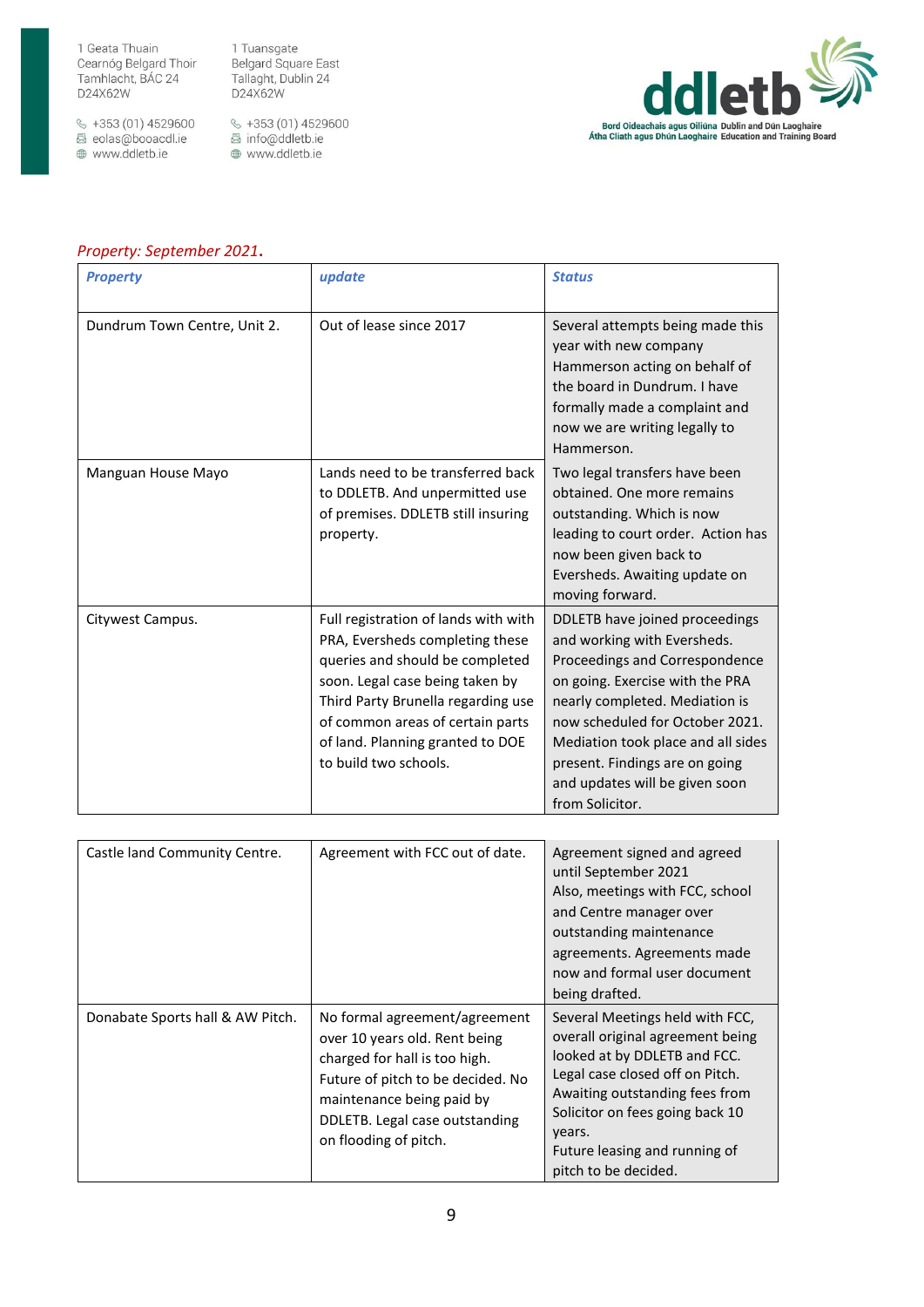$\frac{6}{5}$  +353 (01) 4529600 圆 eolas@booacdl.ie www.ddletb.ie

1 Tuansgate Belgard Square East Tallaght, Dublin 24 D24X62W

 $\&$  +353 (01) 4529600 圆 info@ddletb.ie www.ddletb.ie



| Phibblestown Community/sports<br>centre   | FCC want lease on building. It has<br>been agreed an MOU will be put<br>in place. Instead of Lease.                                                                                   | Meetings held regarding this.<br>DDLETB feel not necessary to<br>lease to FCC. A memorandum<br>may be drawn up instead. DDLETB<br>need to formalise Faroige being<br>there.                                                                                                                                                                                                                          |
|-------------------------------------------|---------------------------------------------------------------------------------------------------------------------------------------------------------------------------------------|------------------------------------------------------------------------------------------------------------------------------------------------------------------------------------------------------------------------------------------------------------------------------------------------------------------------------------------------------------------------------------------------------|
| The Yes Centre                            | In Lease, new landlord had a H &<br>S inspection, two floors we took<br>on are not suitable under h & S.<br>Also, would not pass under fire<br>safety.                                | Lease expires in 2024, it has been<br>agreed to exit premises at this<br>time and look for a new centre.<br>No use of top floors permitted by<br>DDLETB as not up to fire safety<br>standards.                                                                                                                                                                                                       |
| The Old Garda station,<br>Blanchardstown. | OPW want to formalise<br>agreement, none in place, we<br>have been tenants for 20 years.                                                                                              | William Egan has sent<br>correspondence in the past to<br>clarify ownership and looking for<br>transfer to us. OPW do not want<br>this, talking to the department on<br>this and going forward. It is going<br>to be a Lease between DDLETB<br>and the OPW, also the adjacent<br>building the exchange building is<br>now being looked at. We did hold<br>a lease which expired a long time<br>agao. |
| Property Registration Exercise.           | All<br>property<br>needs<br>to<br>be<br>registered. DDLETB working with<br>Solicitor and DOE.                                                                                         | In progress. Stage three<br>completed. Moving on to next<br>stage.                                                                                                                                                                                                                                                                                                                                   |
| Balbriggan Sports Hall.                   | The building opened at the start<br>of Covid. School maximised<br>usage. FCC and DDLETB want<br>centre back to what its main<br>purpose was meant to be a<br>community/sports centre. | Several meetings with Staff and<br>school to get rooms back.<br>Steering group being set up.<br>Meetings with FCC around<br>funding and going forward.                                                                                                                                                                                                                                               |
|                                           |                                                                                                                                                                                       | Hall and gym area have been given<br>back for community use.                                                                                                                                                                                                                                                                                                                                         |

Members raised issues regarding Rath Dara CC and Danu CSS building works. Debbie Howlett addressed the issues raised.

# **5.3 Staff Profile Updates Noted**

- a) Retirements
- b) Appointments & Promotions